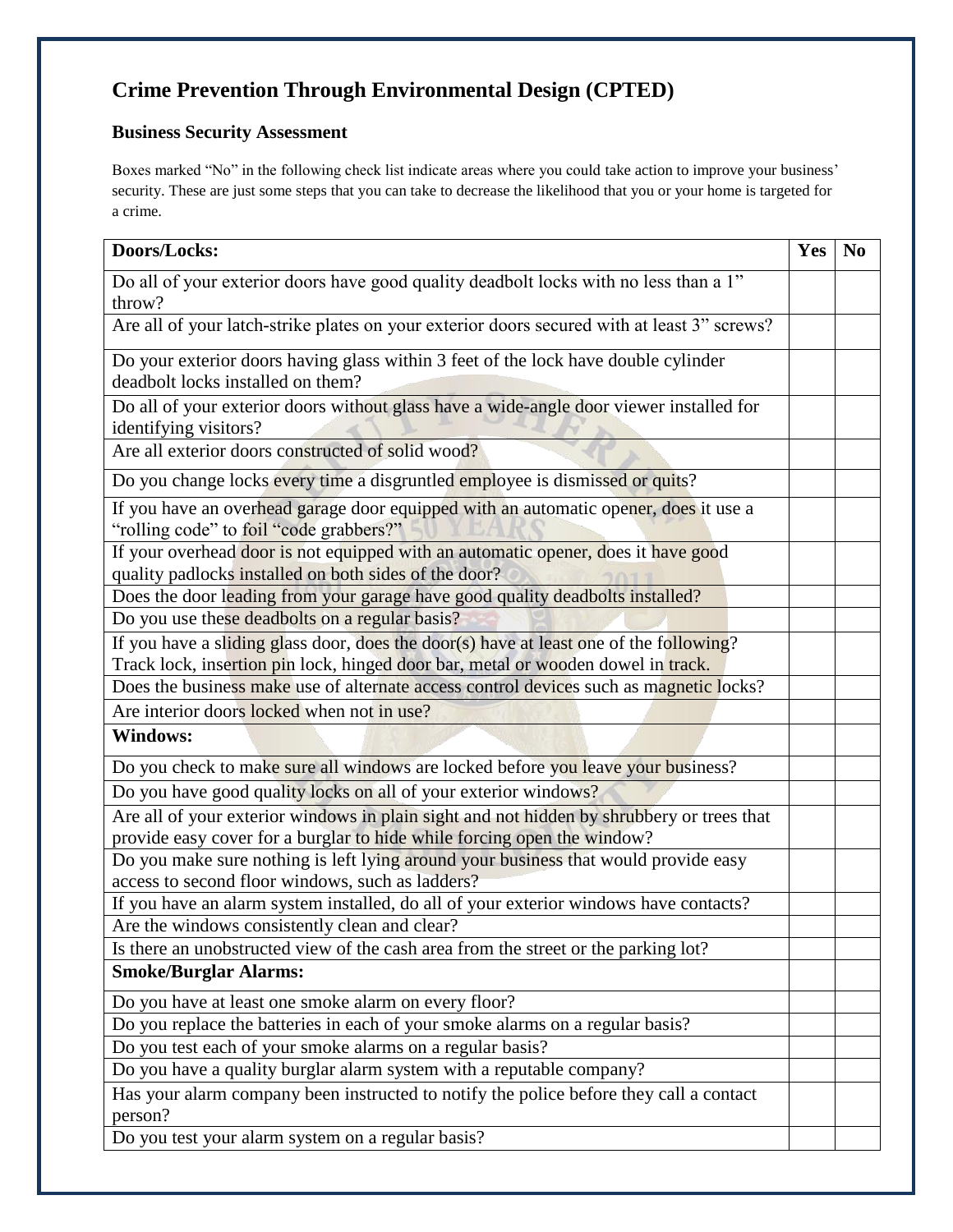| <b>First Aid:</b>                                                                                                                            | <b>Yes</b> | N <sub>0</sub> |
|----------------------------------------------------------------------------------------------------------------------------------------------|------------|----------------|
| Do you have first aid kits available for both employees and visitors?                                                                        |            |                |
| Do all employees know where to locate and how to use these kits?                                                                             |            |                |
| Do you and your employees know basic life-saving techniques, such as CPR?                                                                    |            |                |
| <b>Fire Extinguishers:</b>                                                                                                                   |            |                |
| Do you have at least one fire extinguisher in your business?                                                                                 |            |                |
| Do you and your employees know where the fire extinguishers are kept?                                                                        |            |                |
| Has everyone learned how to operate the fire extinguishers?                                                                                  |            |                |
| Do you check the expiration date of the fire extinguishers on a regular basis?                                                               |            |                |
| <b>Telephones:</b>                                                                                                                           |            |                |
| Do you have at least one telephone installed in every room in case of an emergency?                                                          |            |                |
| Do you have emergency numbers to police, fire, and gas and electric (other than 911)<br>near every telephone?                                |            |                |
| Do you have a cell phone available in case of an emergency such as a power outage or<br>intentional cutting of telephone lines?              |            |                |
| Do you have "Caller ID" installed for obscene calls or bomb threats?                                                                         |            |                |
| <b>Emergency Plans:</b>                                                                                                                      |            |                |
| Do you have an evacuation plan established in case of a fire or other emergency?                                                             |            |                |
| Are all employees aware of this plan?                                                                                                        |            |                |
| Have you established the best location to go to within the business in the event of a<br>tornado or serious storm?                           |            |                |
| Do you have a plan established to assist handicapped people in the event of an                                                               |            |                |
| emergency of any type?                                                                                                                       |            |                |
| Have you provided a contact list to the police in case of emergency?                                                                         |            |                |
| <b>Business Equipment:</b>                                                                                                                   |            |                |
| Have you photographed all equipment including computers, furniture, and fixtures<br>maintained on the premises?                              |            |                |
| Have you recorded the make, model, and serial numbers of these items?                                                                        |            |                |
| Have you permanently marked all equipment that does not have a serial number?                                                                |            |                |
| Have you made a duplicate copy of your inventory of equipment and do you maintain a<br>copy off premises in the event of a burglary or fire? |            |                |
| Do you keep valuables, such as money, checks, and business records locked in a<br>fireproof safe?                                            |            |                |
| Is there video surveillance equipment in use throughout the premises?                                                                        |            |                |
| Lighting:                                                                                                                                    |            |                |
| Do you keep a sufficient number of interior lights burning after hours to discourage<br>burglars?                                            |            |                |
| Do you have exterior floodlights or similar lighting illuminating all sides of your<br>building at night?                                    |            |                |
| Do you have flashlights and fresh batteries available in case of electrical failures?                                                        |            |                |
| Do you have battery operated emergency exit lights installed above all exterior doors on<br>the inside of the building?                      |            |                |
| Does the parking lot have adequate lighting?                                                                                                 |            |                |
| Is there adequate lighting near all entrance and exit doors/areas?                                                                           |            |                |
| Landscaping/Exterior/Fences/Gates:                                                                                                           |            |                |
|                                                                                                                                              |            |                |